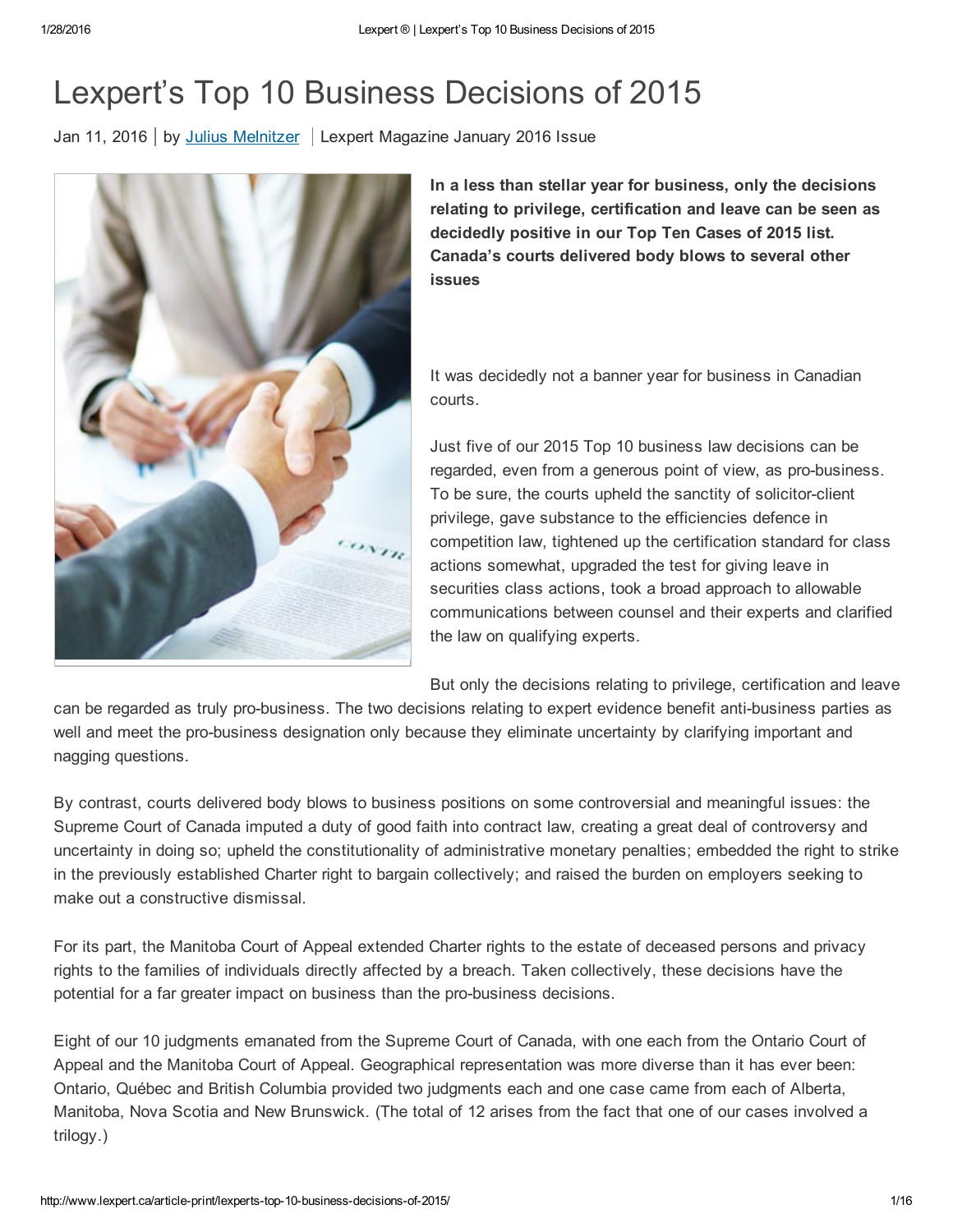Perhaps the most difficult cases to exclude were *Tsilhqot'in Nation v. British Columbia*, in which the SCC allowed tort claims by First Nations based on Aboriginal title and rights to proceed to trial, and *Chevron Corp. v. Yaiguaje*, an important Ontario Court of Appeal decision both on the permeability of the corporate veil and the jurisdiction of Canadian courts over damage caused abroad.

Also narrowly missing the cut were several cases whose ultimate fate will be or will likely be determined by the SCC and could well receive recognition in future years. These include *Equustek Solutions Inc. v. Google Inc.* (BCCA), a watershed case on intellectual property rights in the Internet age and the first case anywhere in which a court has ordered a search engine to delist offending websites; *Wilson v. Atomic Energy of Canada Limited* (FCA), which decided that federally regulated employers may indeed dismiss employees without cause; and *Nortel Networks Corporation (Re)* (OCJ), the \$7.3billion crossborder battle over the remains of the former corporate giant, which establishes a landmark and workable framework and analysis for distributing the proceeds of international insolvency and restructuring proceedings.

*SanofiAventis v. Apotex Inc.,* the SCC's first pronouncement on s. 8 damages under the Patented Medicines (Notice of Compliance) Regulations, also received serious consideration but didn't qualify largely because it didn't cut a wide enough swath in the business community, limited as it was to disputes between brand-name companies and generics in the pharmaceutical industry. Still, there's no doubting its importance to this major sector of the economy.

Picking the top case was equally arduous. It boiled down to choosing between two SCC decisions: *Bhasin v. Hrynew* and *Federation of Law Societies v. Canada*. Although *Federation* dealt with the core question of Parliament's right to intrude on solicitor-client privilege, it emerged in the narrow context of anti-money-laundering legislation. Bhasin, by contrast, affects all commercial contracts.

### 1. Bhasin v. Hrynew (SCC, Alta.)

*Bhasin* represents the first time that the SCC has recognized a legal duty to perform contractual obligations in good faith, honestly and with regard to the legitimate expectations of other parties. Its impact is undoubted, generating both attention and alarm.

"I've never had a reaction like this one," says Neil [Finkelstein](http://www.lexpert.ca/directory/practitioner/mccarthy-tetrault-llp-388/neil-finkelstein-1429/) a partner at [McCarthy](http://www.lexpert.ca/directory/law-firm-profile/mccarthy-tetrault-llp-388) Tétrault LLP in Toronto, who represented the successful appellant Harish Bhasin and who has argued some 28 appeals in the SCC over the course of his career. "It's a bread-and-butter case that has a very broad application to everyone who enters into a contract, so everyone, particularly general counsel and legal departments, wants to know what it means."

But more than one year after the decision was rendered, its precise impact is unclear. While the court described its ruling as an attempt to make Canadian contract law more settled, fairer and more closely aligned with the reasonable expectations of the parties, the disparate and sometimes tortuous commentary that followed on the decision's release suggests that the judgment falls short of its goals. No better evidence of that can be found than in the varying reactions to the case.

http://www.lexpert.ca/article-print/lexperts-top-10-business-decisions-of-2015/ 2016 The origin of the duty, the court stated, could be found in a general "organizing principle" of good-faith performance. Although this "organizing principle" was not itself a duty, it did require parties to refrain from undermining other parties' interests by acting in bad faith. The duties of good faith that already existed in areas like franchise,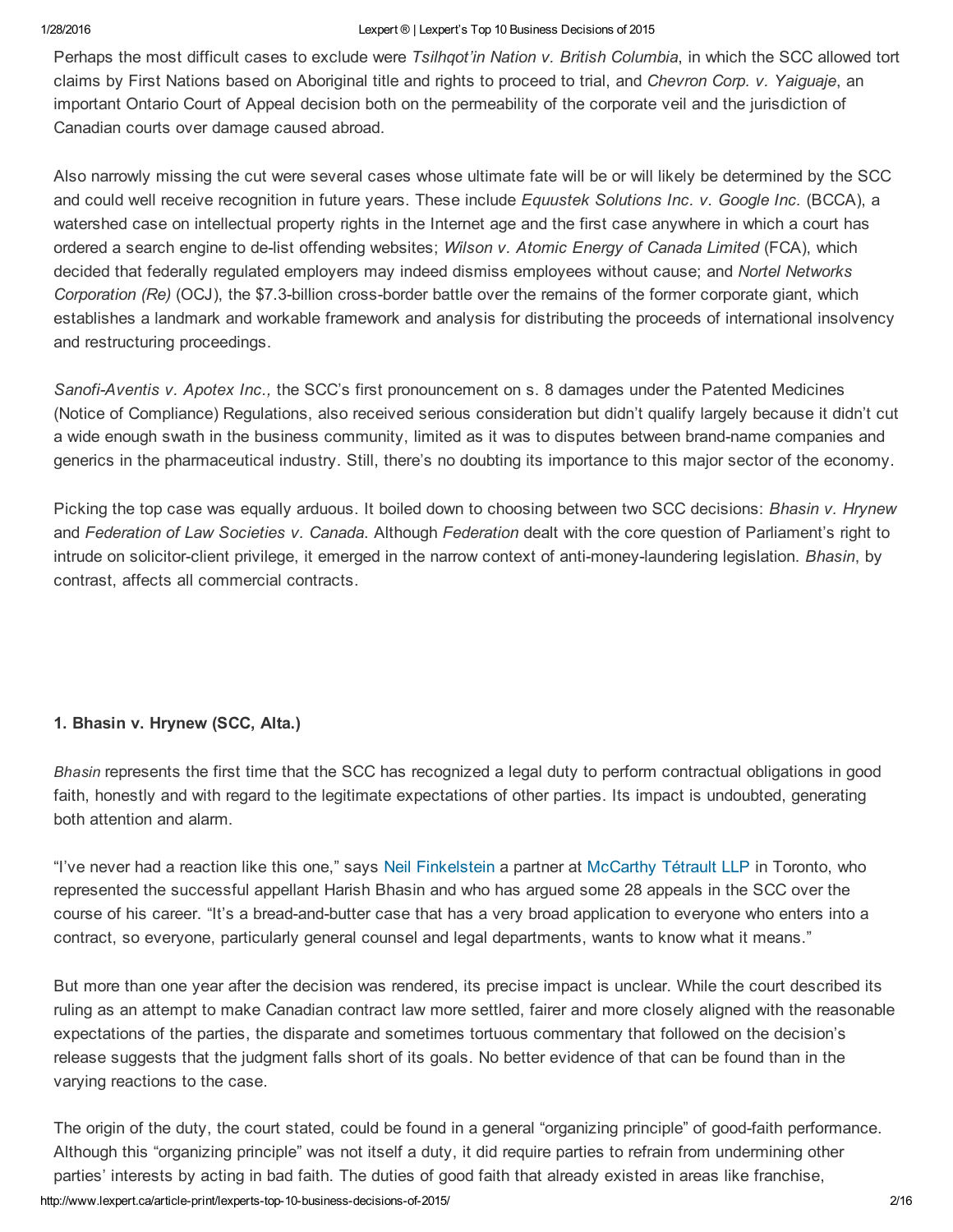employment, insurance and real estate law were but examples of duties that arose from this principle.

*Bhasin'*s twist was to leave open the possibility that new duties would emerge, the first one being the duty of honest contractual performance enunciated in the decision. The upshot is that the decision is open-ended: think, perhaps, *Donoghue v. Stevenson*, the seminal decision in the common law of negligence that engendered a continuing evolution of new duties of care as well as duties of care in new contexts.

So while *Bhasin* may provide certainty in the sense of putting an end once and for all to the debate about whether a principle of good faith exists, it creates uncertainty by failing to clearly establish the limits of that principle. Even with respect to the enunciated duty of honesty that falls under the principle, the court provides little guidance on what constitutes the "honesty" that good faith demands.

What is clear is that parties may not contract out of duties stemming from the organizing principle: they can, however, define or delimit them in a particular context so long as they maintain the minimum standard that a particular duty implies.

"Although the decision doesn't give any specifics about when the parties can try to limit the need to communicate honestly, I do think it will change the way contracts are drafted," says Eli [Lederman](http://www.lexpert.ca/directory/practitioner/lenczner-slaght-royce-smith-griffin-llp-331/eli-s-lederman-48852) of Lenczner Slaght Royce Smith Griffin LLP in Toronto, who with colleagues Jon Laxer and Constanza Pauchulo represented [respondents](http://www.lexpert.ca/directory/law-firm-profile/lenczner-slaght-royce-smith-griffin-llp-331) Larry Hrynew and Heritage Education Funds Inc. "For example, lawyers might expand on absolute discretion by expressly stating that a right can be exercised for any reason at all or that no reason need be given for the exercise of a right."

However that may be from a solicitor's point of view, a review by Bradley Berg and Mike Maodus of Blake, Cassels & Graydon LLP in Toronto suggests that *Bhasin*'s impact, while sonorous, has not had a cataclysmic effect on the jurisprudence so far. "These findings indicate that, at least to date, *Bhasin* has made only an incremental change in the law," they write.

As of early October 2015, Berg and Maodus had uncovered 85 Canadian cases dealing with good faith, of which 49 came from Ontario. Just five of the Ontario cases found a "clear breach" of the *Bhasin* duty of good faith. Three of the cases, however, were decided primarily on the basis of the pre-existing good faith doctrines that had already populated employment and real estate law before *Bhasin.*

The two remaining cases, however, were direct applications of *Bhasin*. Still, Berg and Maodus question whether *Bhasin* actually changed the result. "Given their particular facts, even these two cases probably would have been decided the same way before *Bhasin,*" they conclude. "Nothing in the early application of *Bhasin* appears to be superseding established contractual interpretation principles. In fact, several … courts across the country have gone to some lengths to limit its application."

All of this doesn't make *Bhasin* any less important. While the impact may not have made its way to the jurisprudence, the definitive statement of a duty of good faith as applying to all contracts will eventually imbue commercial practice — if it hasn't done so already.

### Counsel (CLIENT> LAW FIRM>LAWYERS)

Harish Bhasin, carrying on business as Bhasin & Associates> McCarthy Tétrault LLP> Neil Finkelstein, Brandon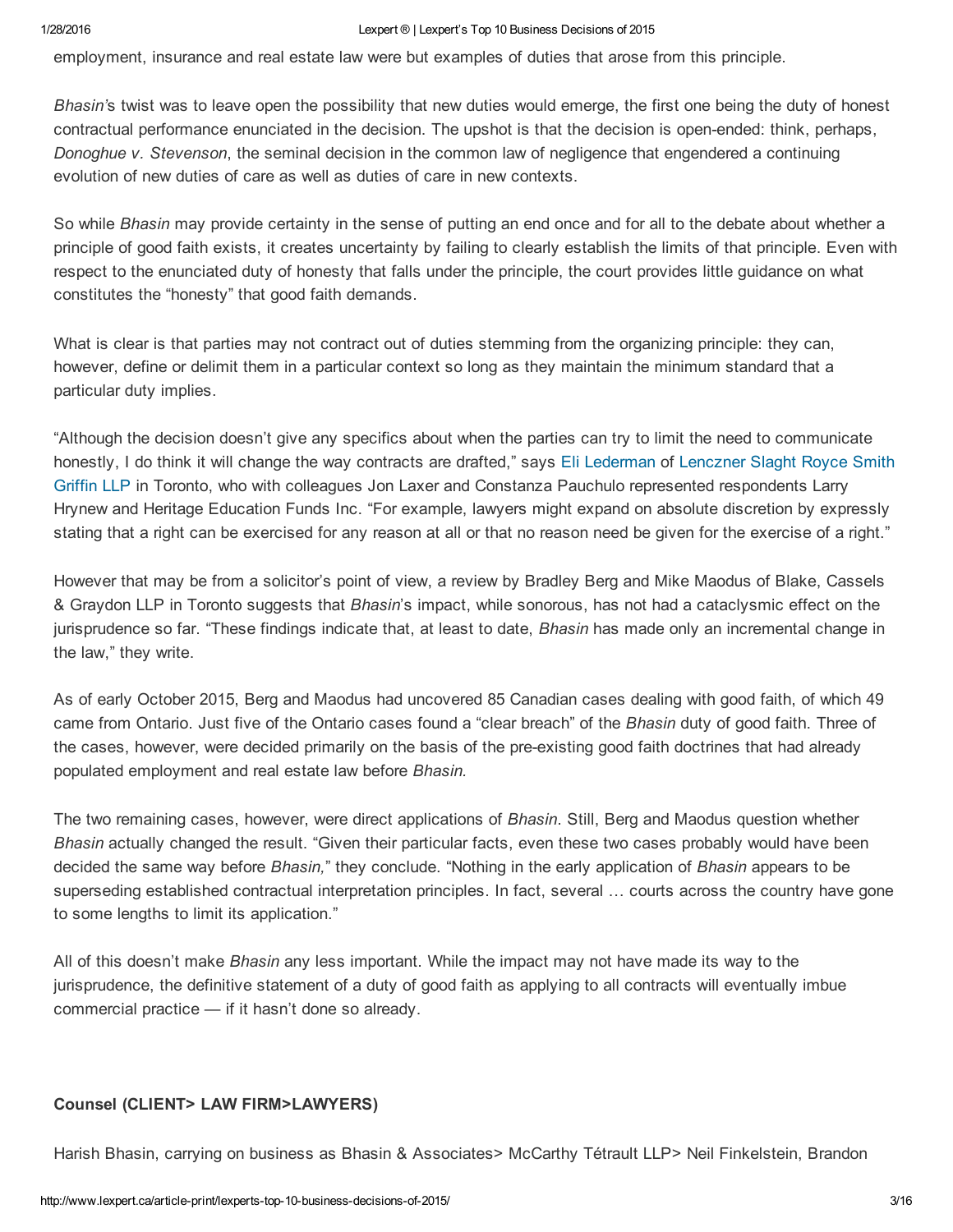Kain

Harish Bhasin, carrying on business as Bhasin & Associates> Davies Ward Phillips & Vineberg LLP> John **McCamus** 

Harish Bhasin, carrying on business as Bhasin & Associates> Cavalluzzo Shilton McIntyre Cornish LLP> Stephen Moreau

Larry Hrynew and Heritage Education Funds Inc. (formerly known as Allianz Education Funds Inc., formerly known as Canadian American Financial Corp. (Canada) Limited> Lenczner Slaght Royce Smith Griffin LLP> Eli Lederman, Jon Laxer, Constanza Pauchulo

### 2. Canada (Attorney General) v. Federation of Law Societies of Canada (SCC, BC)

In ruling that certain regulations under the *Proceeds of Crime (Money Laundering) and Terrorist Financing Act* infringed on the independence of the Bar, the SCC re-affirmed the principle that lawyers act for clients and not as government enforcers.

"The decision, which protects clients' interests rather than lawyers' interests, gives clients confidence that their lawyers will not turn into state agents and write reports for the authorities on what clients are doing," says John Hunter of Hunter Litigation Chambers in Vancouver, who [represented](http://www.lexpert.ca/directory/practitioner/hunter-litigation-chambers-1183/john-j-l-hunter-4698) the Federation of Law Societies of Canada.

The impugned regulations gave the government power to examine lawyers' financial records to detect and investigate suspicious transfers. The regulations also required lawyers to report suspicious transactions.

Hunter's cocounsel, Roy [Millen](http://www.lexpert.ca/directory/practitioner/blake-cassels-and-graydon-llp-56/roy-millen-43239) of Blake, Cassels & [Graydon](http://www.lexpert.ca/directory/law-firm-profile/blake-cassels-and-graydon-llp-56) LLP in Vancouver, says the language used by the SCC in upholding the BCCA's ruling that lawyers should be exempt from these regulations, as they compromised the confidentiality that is at the heart of the solicitor-client relationship, is very significant. "The concept that the legislature can't turn lawyers into state agents is going to last a long time," he says.

Millen also believes the decision will have consequences for the business of law as it evolves. "The implications could well extend not only to dealing between lawyers and the state and lawyers and their clients, but also to law firm regulation and the relationship between law societies and lawyers in the context of the business models that lawyers and law firms might wish to adopt in the future," he says.

### Counsel (CLIENT> LAW FIRM>LAWYERS)

Canada (Attorney General)> Justice Canada> Christoper Rupar, Jan Brongers

Federation of Law Societies of Canada> Hunter Litigation Chambers> John Hunter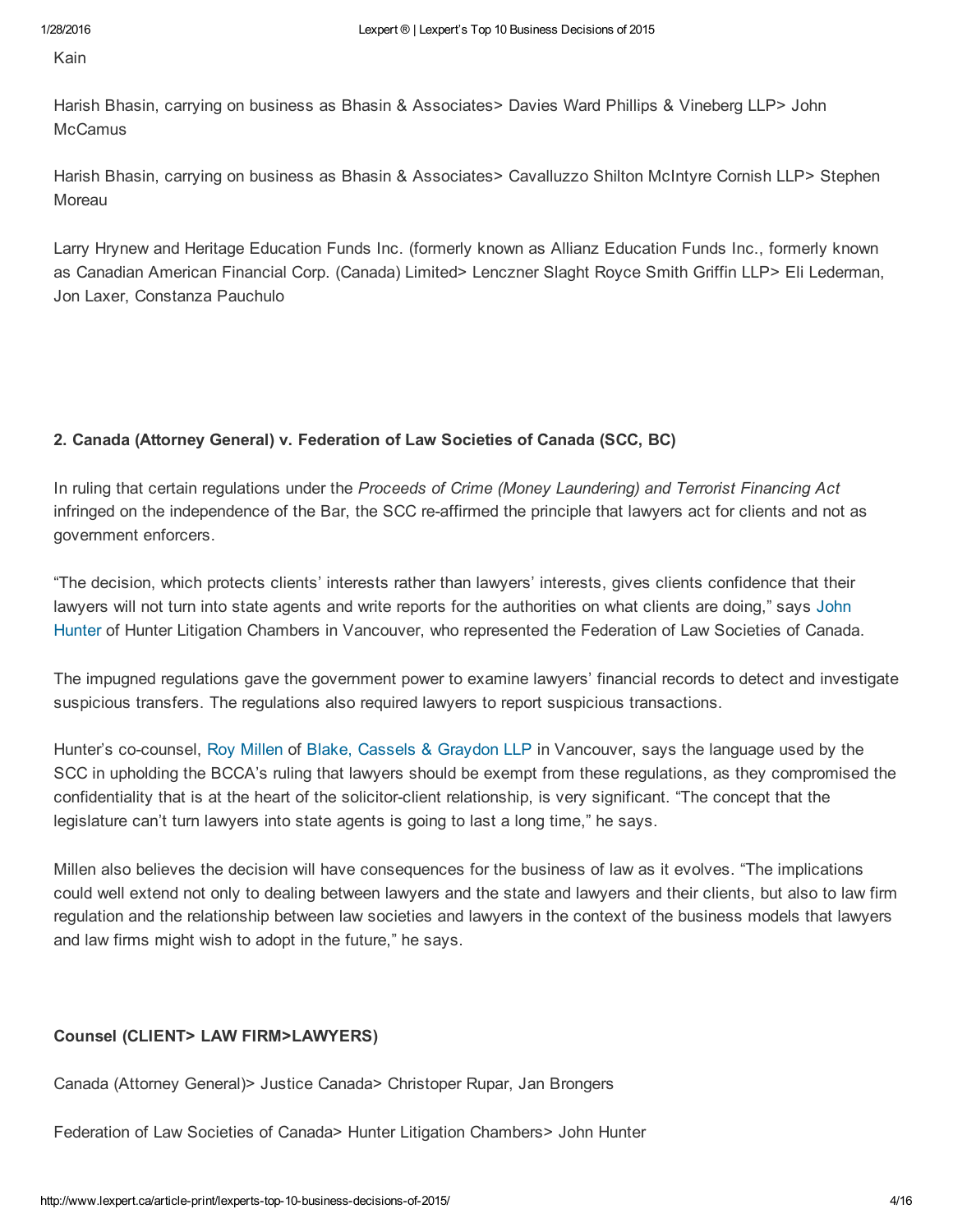Federation of Law Societies of Canada> Blake, Cassels & Graydon LLP> Roy Millen

Criminal Lawyers' Association (Ontario)> Stockwoods LLP> Michal Fairburn, Justin Safayeni

Canadian Civil Liberties Association> Osler, Hoskin & Harcourt LLP> Mahmud Jamal, David Ranking, Pierre-Alexander Henri

Law Society of British Columbia> McCarthy Tétrault LLP> Leonard Doust, Michael Feder

Canadian Bar Association> Lawson Lundell LLP> Craig Ferris, Laura Bevan

Advocates' Society> Stern Landsman Clark LLP> Paul Stern

Advocates' Society> Paliare Roland Rosenberg Rothstein LLP> Robert Centa

Barreau du Québec, Chambre des notaires du Québec> Lavery, de Billy> Raymond Doray, Loïc Berdnikoff

### 3. Guindon v. Canada (SCC, Fed. Ct., Qué.)

While the Supreme Court of Canada's recent decision in *Guindon v. Canada* upholding the constitutionality of administrative monetary penalties (AMPs) is not likely to end the controversy or the litigation surrounding them, it will undoubtedly intensify the business community's focus on regulatory compliance and due diligence.

In recent years, AMPs have become an increasingly common feature of sanctions available under Canadian business statutes. Now that the SCC has definitively categorized offences giving rise to AMPs as civil proceedings, prosecutors and regulators will continue to have a much easier time proving them.

"*Guindon* emphasizes that robust due diligence systems should be in place to support such a defence because the constitutional argument is no longer available," says Kenneth Jull of Baker & McKenzie LLP in Toronto, cocounsel for Julie Guindon with Adam Aptowitzer, Alexandra Tzannidakis and Arthur Drache of Drache Aptowitzer LLP in Ottawa.

In the high court, a 4–3 majority held that administrative monetary penalties do not offend constitutional rights because they are not criminal in nature and do not lead to the imposition of true penal consequences. The minority declined to deal with the argument, ruling that the constitutional argument should not even be considered because Julie Guindon, the lawyer who launched the appeal, failed to give proper notice to federal and provincial authorities.

"In a practical sense, the battleground has now shifted from arguments about the constitutionality of AMPs to a determination of the procedural rights available to litigants exposed to such penalties," Jull says. "Arguments in cases involving AMP sanctions will now focus on such things as disclosure rights, rights to an oral hearing and appeal rights."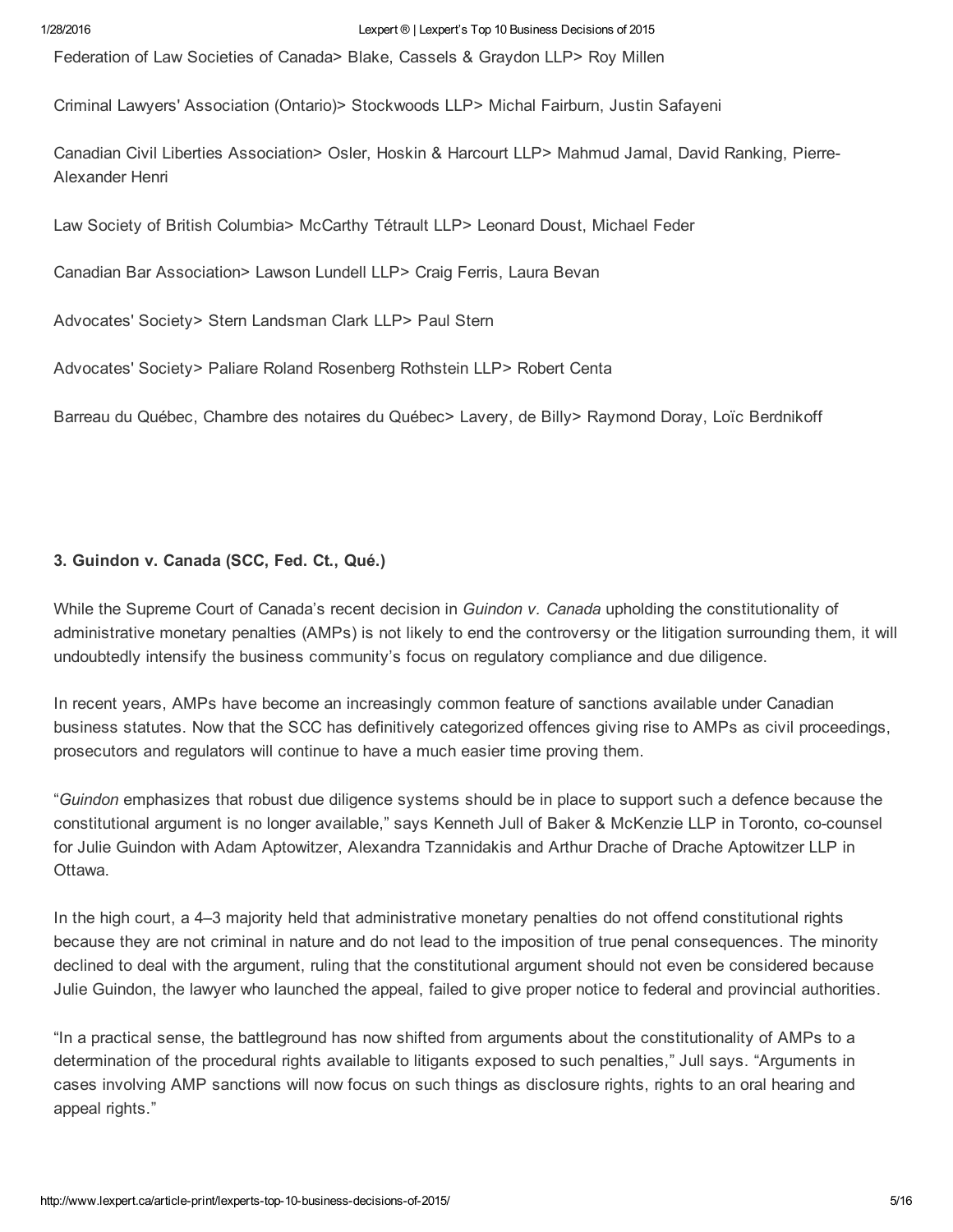#### Counsel (CLIENT> LAW FIRM>LAWYERS)

Julie Guindon> Drache Aptowitzer LLP> Adam Aptowitzer, Alexandra Tzannidakis, Arthur Drache

Julie Guindon> Baker & McKenzie LLP> Kenneth Jull

Her Majesty the Queen> Justice Canada> Gordon Bourgard, Eric Noble

Attorney General of Ontario> Ministry of Attorney General (ON)> Zachary Green

Attorney General of Quebec> Department of Justice (QC)> Abdou Thiaw

Chartered Professional Accountants Canada> Norton Rose Fulbright Canada LLP> Domenic Belley, Vincent Dionne

Canadian Constitution Foundation> McCarthy Tétrault LLP> Darryl Cruz, Brandon Kain, Kate Findlay

### 4. Saskatchewan Federation of Labour v. Saskatchewan; Mounted Police Association of Ontario v. Canada (Attorney General); Meredith v. Canada (Attorney General) (SCC)

For almost 30 years, the Supreme Court of Canada has been equivocating about the extent to which the constitutional rights to freedom of association and speech impact labour relations. Finally, the three cases known as the "Labour Trilogy" have enshrined in law the right to strike as a fundamental component of the right to bargain collectively.

The trilogy embraced the judgments in *Mounted Police Association of Ontario v. Canada*, *Meredith v. Canada* and *Saskatchewan Federation of Labour v. Saskatchewan*.

Both *Mounted Police* and *Meredith* involved the RCMP. In these cases, the government held that the unique bargaining scheme that the federal government had imposed on the RCMP violated s. 2(d) (freedom of association) of the Charter. In *Saskatchewan Federation of Labour,* the court went further: faced with essential services legislation, the court ruled that s. 2(d) protection included the right to strike as an "indispensable component" of the right to bargain collectively.

"The decisions in these cases turned the jurisprudence on its head," says John [Craig](http://www.lexpert.ca/directory/practitioner/fasken-martineau-dumoulin-llp-174/john-d-r-craig-27933/) of Fasken Martineau DuMoulin LLP in Toronto. "The majority's reasons in *[Saskatchewan](http://www.lexpert.ca/directory/law-firm-profile/fasken-martineau-dumoulin-llp-174/)*, in particular, don't seem to reference legal principle so much as they reflect the political and social views of the judges."

But Chris [Paliare](http://www.lexpert.ca/500/practitioner/paliare-roland-rosenberg-rothstein-llp-19573/chris-g-paliare-3187) of Paliare Roland [Rosenberg](http://www.lexpert.ca/directory/law-firm-profile/paliare-roland-rosenberg-rothstein-llp-19573/) Rothstein LLP in Toronto says the trilogy makes sense. "The very notion of collective bargaining implies that there is an imbalance between workers and employers," he says. "So unless you have an inherently anti-union bent, you have to accept that workers need the fundamental right to bargain collectively, to be protected from unfair labour practices and to take strike action in order to address that imbalance."

From a legislative perspective, statutory limits on collective bargaining will be subject to greater scrutiny and essential services legislation limiting the right to strike will need to go no further than necessary. From a dispute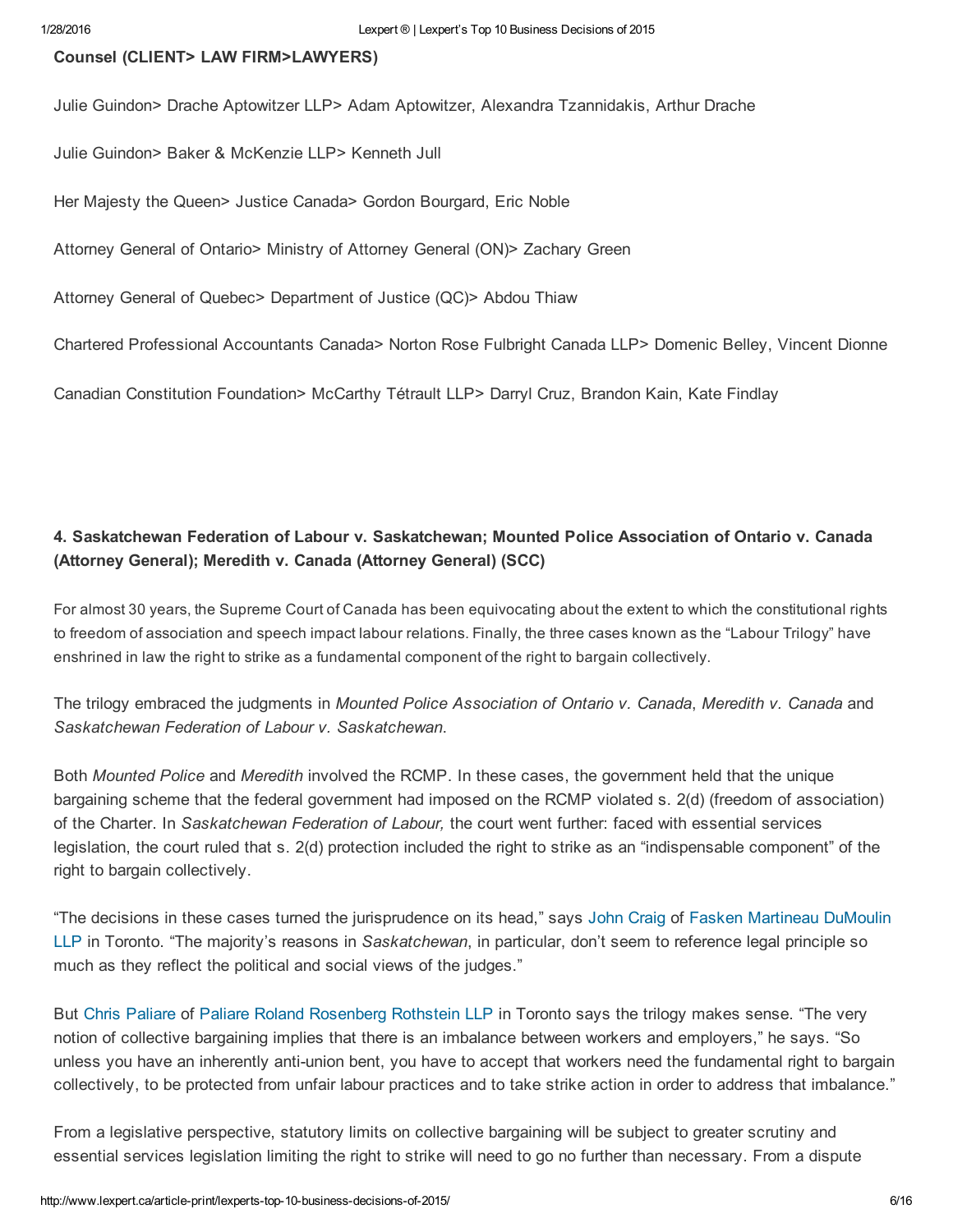resolution perspective, courts, labour relations boards and arbitrators will have to take the trilogy into account, which could result in narrowing interpretations of employer rights.

"The overarching effect of these decisions is to move labour relations in Canada further away from a question of economic relationships to one of constitutional rights," notes Michael Torrance of Toronto, writing in Norton Rose Fulbright Canada LLP's *Legal Update*. "Consequently, employers can likely expect more permissive treatment of unions and their membership wherever a linkage to freedom of association or freedom of expression can be found."

And while to many observers the trilogy sounds primarily in the public sector, the restraints put on governments seeking to inhibit strikes by categorizing certain sectors as essential services could see the private sector indirectly affected as strike action without government interference become a more appealing alternative. Similarly, private enterprise that outsources from the public sector could also face greater potential for strikes.

## Counsel (CLIENT> LAW FIRM>LAWYERS)

Saskatchewan Federation of Labour (in its own right and on behalf of the unions and workers in the Province of Saskatchewan), Amalgamated Transit Union, Local 588, Canadian Office and Professional Employees' Union, Local 397, Canadian Union of Public Employees, Locals 7 and 4828, Communications, Energy and Paperworkers' Union of Canada and its Locals,> Gerrand Rath Johnson LLP> Rick Engel

Saskatchewan Federation of Labour (in its own right and on behalf of the unions and workers in the Province of Saskatchewan), Amalgamated Transit Union, Local 588, Canadian Office and Professional Employees' Union, Local 397, Canadian Union of Public Employees, Locals 7 and 4828, Communications, Energy and Paperworkers' Union of Canada and its Locals,> Victory Square Law Office LLP> Craig Bavis

Saskatchewan Federation of Labour (in its own right and on behalf of the unions and workers in the Province of Saskatchewan), Amalgamated Transit Union, Local 588, Canadian Office and Professional Employees' Union, Local 397, Canadian Union of Public Employees, Locals 7 and 4828, Communications, Energy and Paperworkers' Union of Canada and its Locals,> The W Law Group> Peter Barnacle

Her Majesty The Queen in Right of the Province of Saskatchewan> Ministry of Justice (SK)> Graeme Mitchell, Barbara Mysko, Katherine Roy

Attorney General of Ontario> Ministry of the Attorney General (ON)> Robert Charney, Sarah Wright

Attorney General of Quebec> Ministry of Justice (QC)> Caroline Renaud, Amélie Pelletier Desrosiers

Attorney General of British Columbia> Ministry of Justice (BC)> Keith Evans

Attorney General of Alberta> Department of Justice and Solicitor General> Roderick Wiltshire

Attorney General of Newfoundland and Labrador> Department of Justice and Public Safety> Chantelle MacDonald Newhook

Saskatchewan Union of Nurses> BainbridgeJodouinCheecham> Gary Bainbridge, Marcus Davies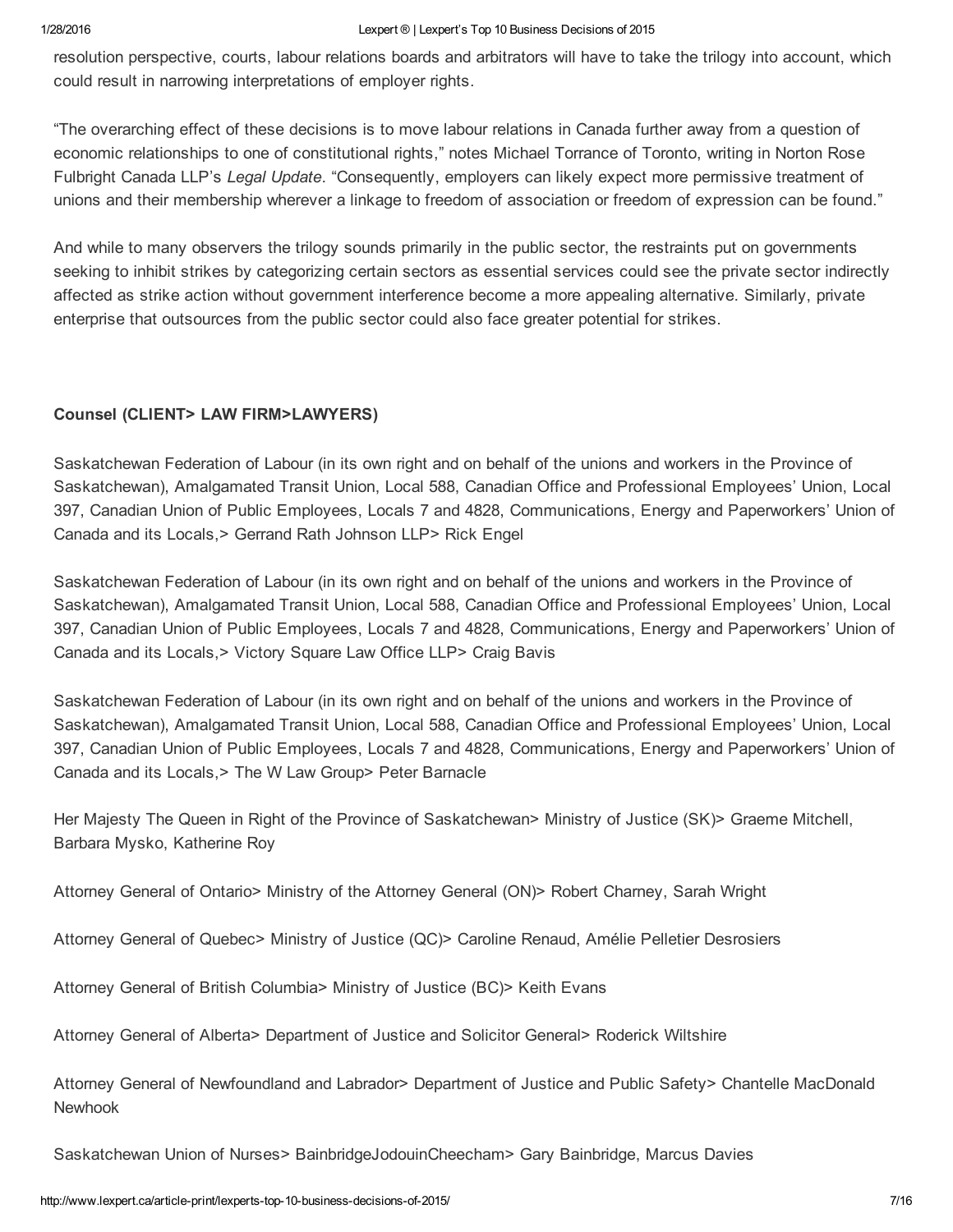SIEUWest> Plaxton Jensen> Drew Plaxton

United Nurses of Alberta, Alberta Federation of Labour> Chivers Carpenter> Ritu Khullar, Vanessa Cosco

Professional Institute of the Public Service of Canada> Goldblatt Partners LLP> Peter Engelmann, Colleen Bauman

Canadian Constitution Foundation> McCarthy Tétrault LLP> Darryl Cruz, Brandon Kain

Air Canada Pilots' Association> Nelligan, O'Brien Payne LLP> Steve Waller, Christopher Rootham

British Columbia Civil Liberties Association> Moore Edgar Lyster> Lindsay Lyster

Conseil de patronat du Québec> Norton Rose Fulbright Canada LLP> Louise Laplante, Nancy Ménard-Cheng, Sébastien Beauregard

Canadian Employers Council> Fasken Martineau Dumoulin LLP> John Craig, Christopher Pigott

Canadian Union of Postal Workers, International Association of Machinists and Aerospace Workers> Cavalluzzo Shilton McIntyre Cornish LLP> Paul Cavalluzzo, Adrienne Telford

The British Columbia Teachers' Federation, Hospital Employees' Union> Farris, Vaughan, Wills & Murphy LLP> Joseph Arvay, Catherine Boies Parker

Canadian Labour Congress> Goldblatt Partners LLP> Steven Barrett, Ethan Poskanzer

Public Service Alliance of Canada> Raven, Cameron, Ballantyne & Yazbeck LLP> Andrew Raven, Andrew Astritis

Alberta Union of Provincial Employees> Nugent Law Office> Patrick Nugent, Tamara Friesen

Confédération des syndicats nationaux> Stikeman Ellliott LLP> Éric Lévesque

Confédération des syndicats nationaux> Laroche Martin> Benoît Laurin

Regina Qu'Appelle Regional Health Authority, the Cypress Regional Health Authority, the Five Hills Regional Health Authority, the Heartland Regional Health Authority, the Sunrise Regional Health Authority, the Prince Albert Parkland Regional Health Authority and the Saskatoon Regional Health Authority.> Saskatoon Health Region> Evert van Olst

Regina Qu'Appelle Regional Health Authority, the Cypress Regional Health Authority, the Five Hills Regional Health Authority, the Heartland Regional Health Authority, the Sunrise Regional Health Authority, the Prince Albert Parkland Regional Health Authority and the Saskatoon Regional Health Authority.> MacPherson Leslie & Tyerman LLP> Leah **Schatz** 

National Union of Public and General Employees> Champ & Associates> Paul Champ, Bijon Roy

Canada Post Corporation, Air Canada> Fasken Martineau Dumoulin LLP> Brian Burkett

Mounted Police Association of Ontario and British Columbia Mounted Police Professional Association, on their own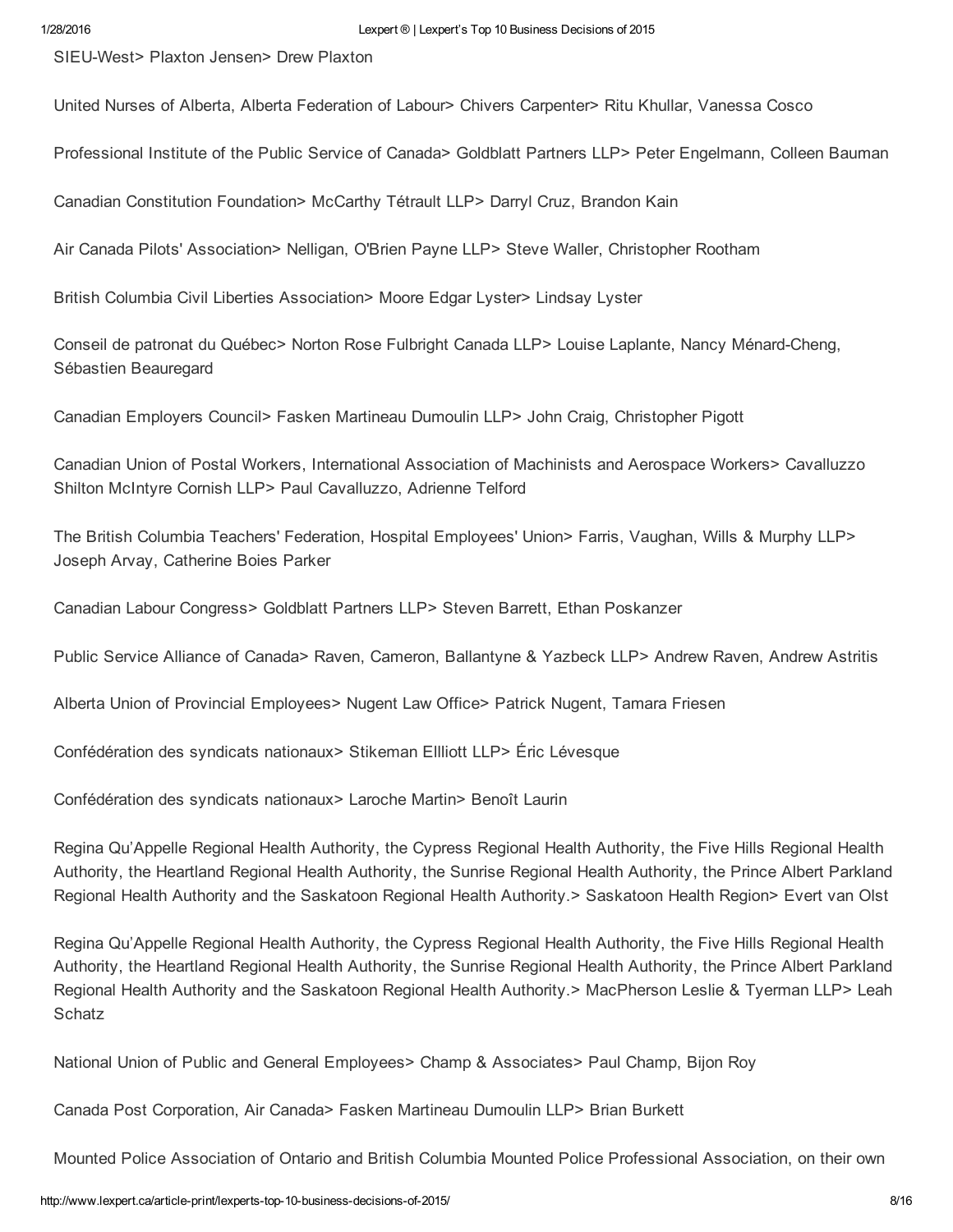behalf and on behalf of all members and employees of the Royal Canadian Mounted Police> Laura Young Law Offices> Laura Young

Mounted Police Association of Ontario and British Columbia Mounted Police Professional Association, on their own behalf and on behalf of all members and employees of the Royal Canadian Mounted Police> Phillips Gill LLP> Patric Senson

Attorney General for Canada> Justice Canada> Peter Southey, Donnaree Nygard, Kathryn Hucal

Attorney General of Ontario> Attorney General (ON)> Robin Basu, Michael Dunn

Attorney General of British Columbia> Ministry of Justice (BC)> Jonathan Penner, Keith Evans, Karen Horsman

Her Majesty The Queen in Right of the Province of Saskatchewan> Ministry of Justice (SK)> Graeme Mitchell

Attorney General of Alberta> Department of Justice and Solicitor General> Roderick Wiltshire

British Columbia Civil Liberties Association> Moore Edgar Lyster> Lindsay Lyster

Mounted Police Members' Legal Fund> Fasken Martineau Dumoulin LLP> John Craig, Christopher Pigott

Canadian Labour Congress> Goldblatt Partners LLP> Steven Barrett, Ethan Poskanzer

Public Service Alliance of Canada> Raven, Cameron, Ballantyne & Yazbeck LLP> Andrew Raven, Andrew Astritis, Morgan Rowe

Confédération des syndicats nationaux> Stikeman Ellliott LLP> Éric Lévesque

Confédération des syndicats nationaux> Laroche Martin> Benoît Laurin

Association des membres de la Police Montée du Québec Inc.> Duggan Avocats> James Duggan, Alexander Duggan

Canadian Police Association> Paliare Roland Rosenberg Rothstein LLP> Ian Roland, Michael Fenrick

Canadian Civil Liberties Association> Bennett Jones LLP> Ranjan Agarwal, Ashley Paterson

Robert Meredith and Brian Roach (representing all members of the Royal Canadian Mounted Police)> Nelligan, O'Brien Payne LLP> Christopher Rootham, Alison McEwen

Attorney General for Canada> Justice Canada> Peter Southey, Donnaree Nygard, J. Sanderson Graham

Attorney General of Ontario> Attorney General (ON)> Robin Basu, Michael Dunn

Attorney General of British Columbia> Ministry of Justice (BC)> Karen Horsman, Jonathan Penner, Keith Evans

Attorney General for Saskatchewan> Ministry of Justice (SK)> Graeme Mitchell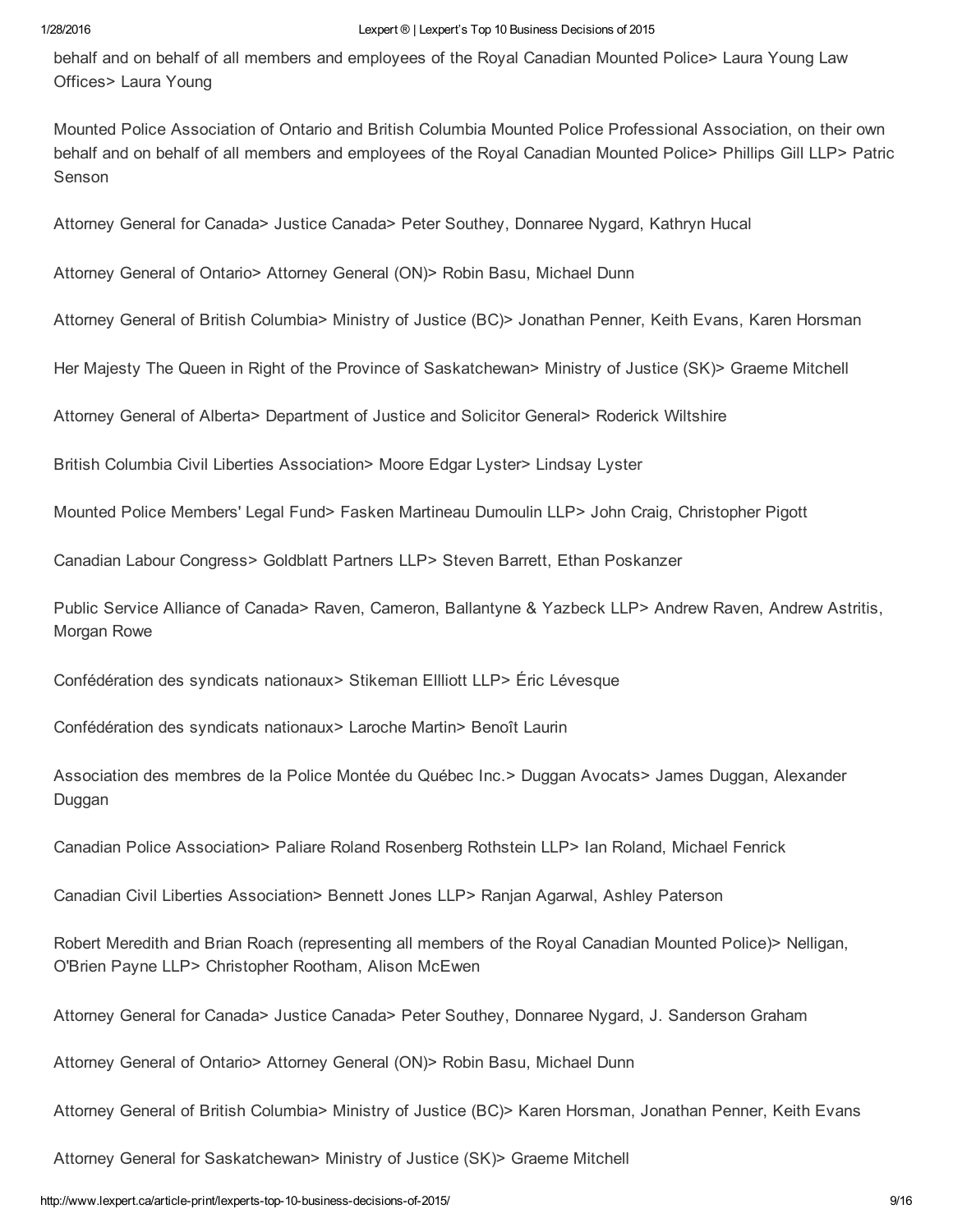Attorney General of Alberta> Department of Justice and Solicitor General> Roderick Wiltshire

Canadian Labour Congress> Goldblatt Partners LLP> Steven Barrett, Ethan Poskanzer

Professional Institute of the Public Service of Canada> Fay Faraday> Fay Faraday

Canadian Union of Public Employees, Local 675> Canadian Union of Public Employees, Local 675> Annick **Desjardins** 

Public Service Alliance of Canada> Raven, Cameron, Ballantyne & Yazbeck LLP> Andrew Raven, Andrew Astritis, Morgan Rowe

Confédération des syndicats nationaux> Stikeman Ellliott LLP> Éric Lévesque

### 5. Tervita v. Commissioner of Competition (SCC, BC)

The Supreme Court of Canada's decision in *Tervita Corporation v. Commissioner of Competition* is the first decision from the high court dealing with the efficiencies defence and the "prevention" of competition test. As such, it is one that will have significant implications for companies planning mergers.

The decision stemmed from a Competition Tribunal decision in May 2012 that ordered CCS Corporation (now Tervita), purchaser of a company that owned a proposed British Columbia landfill site, to divest itself of the site on grounds that the transaction would lead to a substantial prevention of competition in the market for the disposal of hazardous waste within BC. The Federal Court of Appeal upheld the decision.

One significant aspect of Tervita was that the landfill in question was not yet operational but was considered a poised entrant. The Bureau maintained that notwithstanding the relatively small \$6-million purchase price, the merger would leave CCS as the only secure landfill operator in the region.

"The Commissioner's theory of competitive harm was premised on the argument that the proposed merger would result in a substantial prevention of competition rather than the traditional argument that it would produce a substantial lessening of competition," says Anita [Banicevic](http://www.lexpert.ca/directory/practitioner/davies-ward-phillips-and-vineberg-llp-132/anita-banicevic-43740) of Davies Ward Phillips & [Vineberg](http://www.lexpert.ca/directory/law-firm-profile/davies-ward-phillips-and-vineberg-llp-132) LLP in Toronto.

While the court cautioned against looking too far ahead in applying the prevention test and stated that the time frame to determine whether a merging party would enter the market "but for" the merger had to be discernible, it upheld the FCA's conclusion that the merger would likely result in a substantial prevention of competition.

In dealing with the efficiencies defence, the court found that the Commissioner of Competition had not met the burden of quantifying the anti-competitive effect of the merger and had failed to prove any qualitative anti-competitive effects. Consequently, the efficiency gains proven by Tervita, albeit modest, were not offset in any way, allowing the company's efficiencies defence to succeed.

"I would say that apart from the specific mixed outcome, the Bureau emerged a winner because the court materially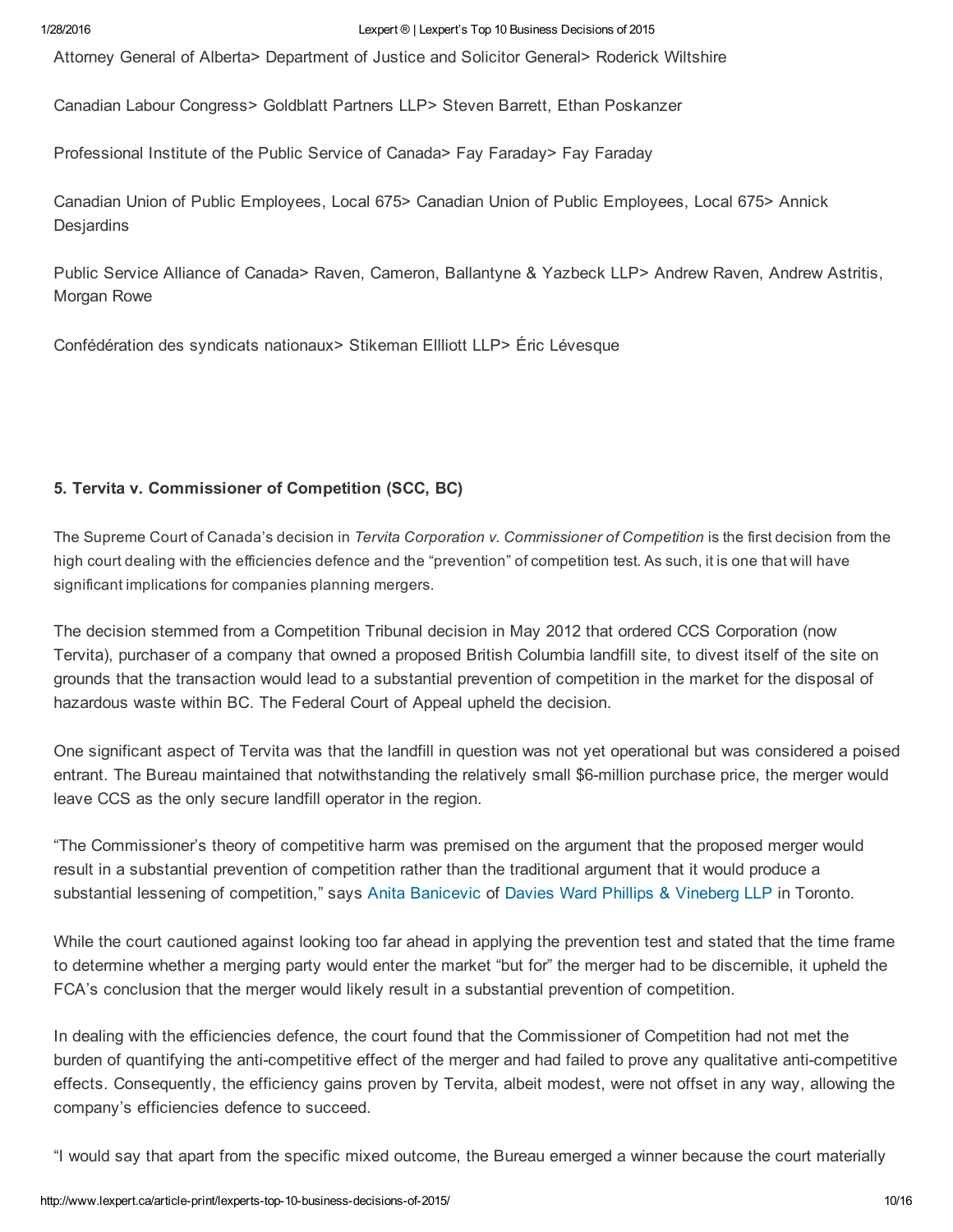clarified the law, and that's part of the Bureau's objective in pursuing these cases," says Anthony Baldanza of Fasken [Martineau](http://www.lexpert.ca/directory/law-firm-profile/fasken-martineau-dumoulin-llp-174/) DuMoulin LLP in Toronto. "The Bureau now knows that it has to quantify anti-competitive effects to meet the efficiencies defence, and I doubt that failing to do so will happen again."

### Counsel (CLIENT> LAW FIRM>LAWYERS)

Tervita Corporation, Complete Environmental Inc., Babkirk Land Services Inc.> Torys LLP> John Laskin, Linda Plumpton, Dany Assaf, Crawford Smith

Commissioner of Competition> Justice Canada> Christopher Rupar, John Tyhurst, Jonathan Hood

### 6. Theratechnologies Inc. v. 121851 Canada Inc. (SCC, Qué.)

In this decision, the Supreme Court of Canada put some teeth into the standard that plaintiffs must meet to satisfy the leave threshold for filing a securities class action. The upshot is that business will be in a much better position to avoid undue exposure to dubious securities class actions.

The court ruled that the requirement for leave mandated by the governing statutes in most provinces was intended to be a "meaningful screening mechanism" intended to prevent "costly strike suits with little chance of success." Accordingly, plaintiffs had to show more than a mere possibility of success, as some courts had held; rather, the test required "a reasonable or realistic chance that the action will succeed." The test, therefore, necessitated a preliminary assessment of the merits of the claims based on a review of the evidence as well as the law.

"The fact that there is an arguable chance of success is no longer sufficient to obtain leave," says Pierre Lefebvre of Fasken [Martineau](http://www.lexpert.ca/directory/law-firm-profile/fasken-martineau-dumoulin-llp-174/) DuMoulin LLP in Montréal, who with colleague Philippe Charest-Beaudry represented the defendant Theratechnologies. "There must be a determination of whether success is a reasonable prospect — and that changes the whole dimension of the leave test."

### Counsel (CLIENT> LAW FIRM>LAWYERS)

Theratechnologies inc., Yves Rosconi, Paul Pommier> Fasken Martineau Dumoulin LLP> Pierre Lefebvre, Philippe Charest-Beaudry

121851 Canada inc.> Savonitto & Ass. inc.> Michael Savonitto, Vicky Berthiaume

Mouvement d'éducation et de défense des actionnaires> Dussault Gervais Thivierge> Éric Lemay

Mouvement d'éducation et de défense des actionnaires> Siskinds LLP> Dimitri Lascaris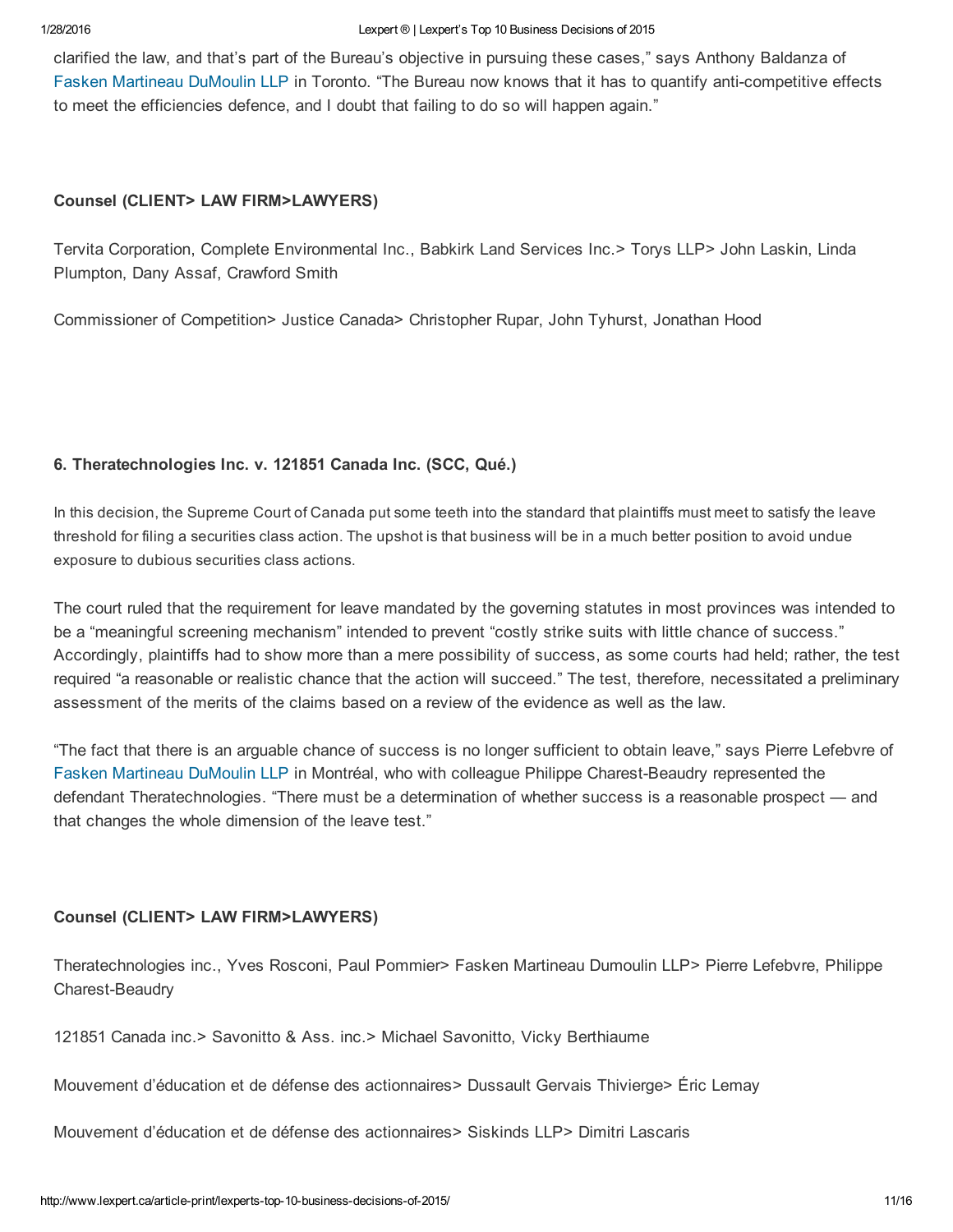### 7. Moore v. Getahun (OCA)

The Ontario Court of Appeal's decision in *Moore v. Getahun* came as a relief to the profession in the wake of a firstlevel decision that in no uncertain terms challenged longstanding practices regarding counsel's communication with experts.

"The common understanding had been that counsel may interact with experts to ensure that the experts understand their role, the difference between the way the court approaches scientific questions and how those questions might be approached from a purely scientific perspective, the court's process, and that they are not being asked to find facts but to draw [conclusions](http://www.lexpert.ca/directory/law-firm-profile/gowling-lafleur-henderson-llp-225/) on the basis of facts presented to them," says [Domenic](http://www.lexpert.ca/directory/practitioner/gowling-lafleur-henderson-llp-107/domenic-a-crolla-7905) Crolla in Gowling Lafleur Henderson LLP's Ottawa office. "Counsel may also test the conclusions that the experts have drawn by way of understanding the four corners of their opinion."

The issue relating to expert evidence arose in *Moore v. Getahun* when it emerged at trial that one of the defendants' experts had changed his report in response to certain suggestions by counsel during a 90-minute telephone conversation.

In no uncertain language, Justice Janet Wilson concluded "that counsel's prior practice of reviewing draft reports should stop," that "discussions or meetings between counsel and an expert to review and shape a draft report are no longer acceptable," and that "the practice of discussing draft reports with counsel is improper and undermines both the purpose of Rule 53.03 as well as the expert's credibility and neutrality."

Justice Wilson's comments, which effectively condemned and prohibited established practices in the litigation Bar generally, caused an uproar among counsel throughout Canada. Ultimately, the appeal attracted intervention from the Criminal Lawyers' Association, the Ontario Trial Lawyers Association, The Holland Group (representing both sides of the medical malpractice Bar),

the Canadian Defence Lawyers Association, The Advocates' Society and the Canadian Institute of Chartered Business Valuators.

Despite the outrage at the initial decision, finding common ground was difficult on appeal.

"All of us had a different starting point, but eventually we realized that we had to hammer out something if we were going to get something good out of the court," says Paul [Pape,](http://www.lexpert.ca/500/practitioner/pape-barristers-professional-corporation-482/paul-j-pape-3196) who with colleague Joanna Nairn of Pape Barristers [Professional](http://www.lexpert.ca/directory/law-firm-profile/pape-barristers-professional-corporation-482) Corporation in Toronto represented the defendant hospital and its doctors on appeal. "So we did, and got a great decision."

Indeed. The Ontario Court of Appeal unanimously ruled that there was no impropriety in reviewing draft reports with experts, and that such reports are immune from production unless there is a reasonable basis to suspect that counsel improperly influenced the expert.

### Counsel (CLIENT> LAW FIRM>LAWYERS)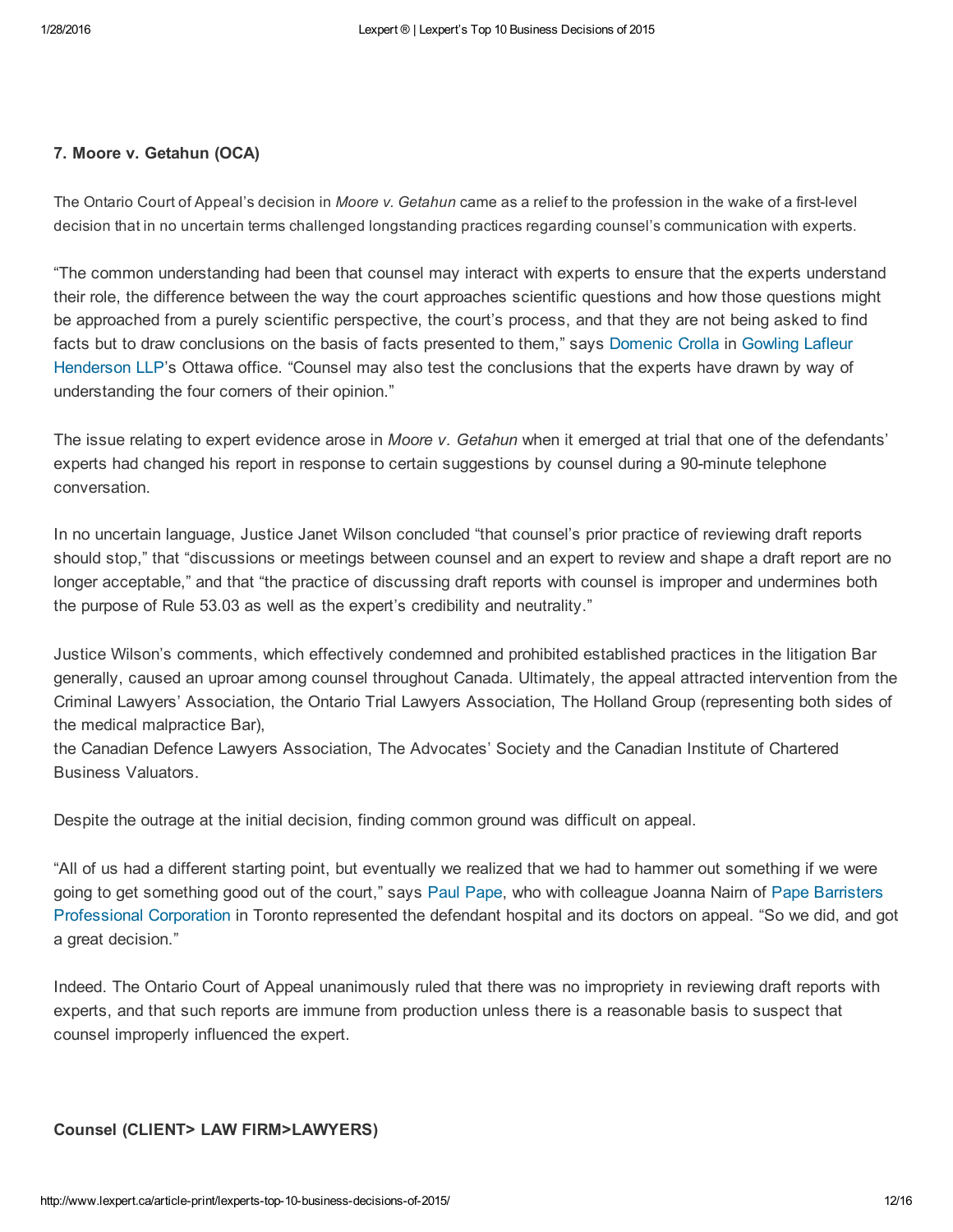Blake Moore> Lenczner Slaght Royce Smith Griffin LLP> Thomas Curry, Jaan Lilles

Dr. Tajedin Getahun, The Scarborough Hospital – General Division, Dr. John Doe, Dr. Jack Doe> Pape Barristers Professional Corporation> Paul Pape, Joanna Nairn

Criminal Lawyers' Association> Henein Hutchinson LLP> Matthew Gourlay, Samuel Walker

Ontario Trial Lawyers Association> Thomson Rogers> Richard Halpern

Ontario Trial Lawyers Association> Oatley Vigmond Personal Injury Lawyers LLP> Brian Cameron

The Holland Group> McCarthy Tétrault LLP> William Black

The Holland Group> Morse Shannon LLP> Jerome Morse

The Holland Group> Borden Ladner Gervais LLP> John Morris

Canadian Defence Lawyers Association> Beard Winter LLP> John Olah

Canadian Defence Lawyers Association> Dutton Brock LLP> Stephen Libin

Canadian Institute of Chartered Business Valuators> Aird & Berlis LLP> Courtney Raphael

Advocates' Society> Paliare Roland Rosenberg Rothstein LLP> Linda Rothstein, Jean-Claude Killey

### 8. White Burgess Langille Inman v. Abbott and Haliburton Co. (SCC, NS)

On the heels of *Moore,* judicial guidance regarding expert evidence took another important step forward in *White Burgess.*

"The case provides helpful guidelines as to the duties owed by experts and when they would be seen not to be independent," says Alan [D'Silva,](http://www.lexpert.ca/500/practitioner/stikeman-elliott-llp-601/alan-l-w-dsilva-14385) a partner at [Stikeman](http://www.lexpert.ca/directory/law-firm-profile/stikeman-elliott-llp-601/) Elliott LLP in Toronto, who with his colleagues James Wilson and Aaron Kreaden represented White Burgess. "The court clarified that an expert's lack of independence and impartiality goes to the admissibility of the evidence in addition to being considered in relation to the weight of the evidence if admitted."

Despite clarifying the requirement of independence and impartiality, however, the court set a very low threshold for determining whether the requirements had been met. The test was not one of "apparent bias" in terms of whether a reasonable observer would question the expert's independence; rather, the inquiry was whether the relationship between the expert and the client or the expert's interest in the case otherwise made her unable or unwilling to carry out their duty to the court.

"The test will make it impossibly hard to knock out an expert," one veteran litigator told *Lexpert*.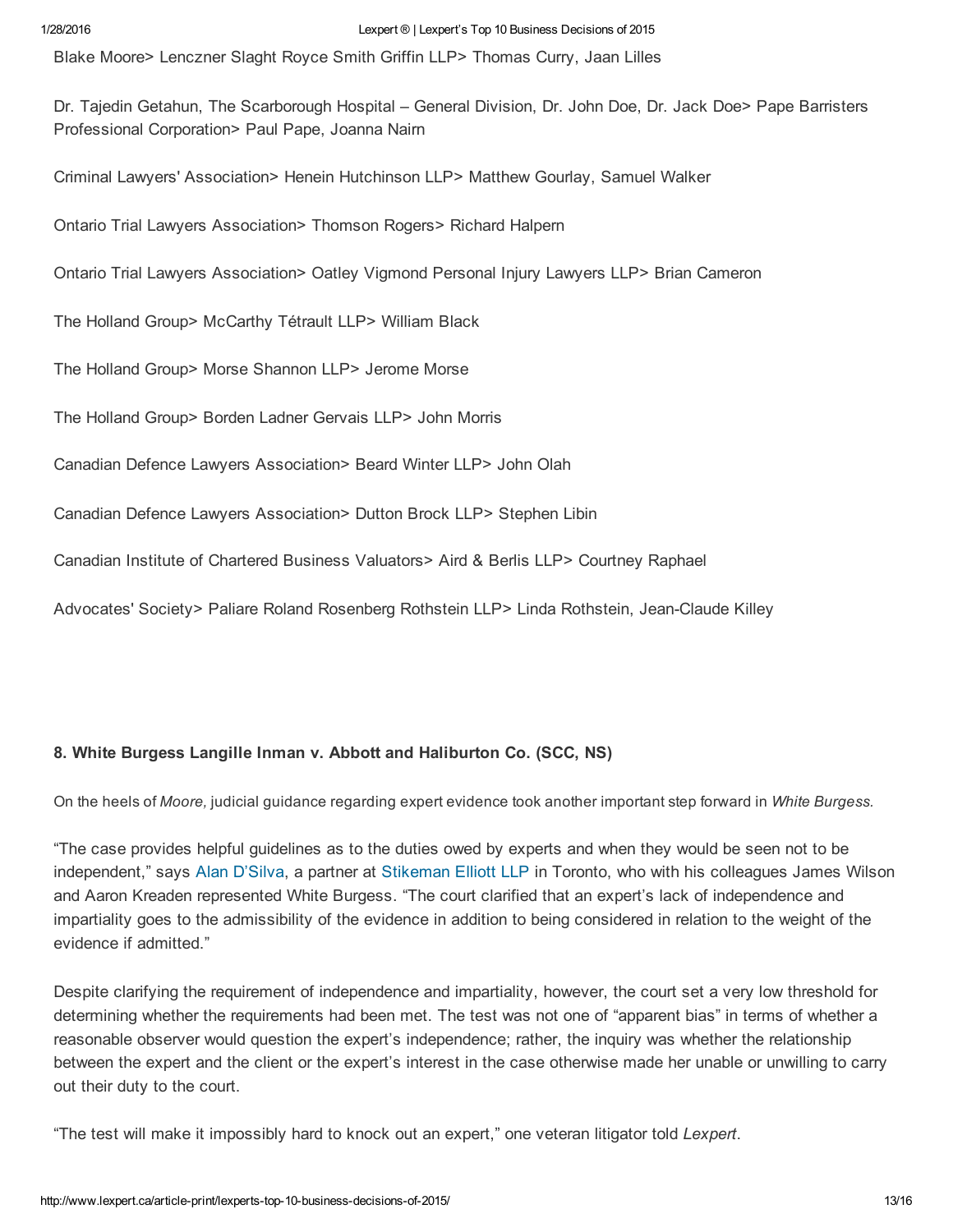But the low threshold also has salubrious practical implications for some segments of the business community.

"The Supreme Court's practical approach to expert bias should be encouraging to defendants in product liability cases," writes Christopher Horkins of Cassels Brock & Blackwell LLP in Toronto. "Where defendant manufacturers are large, multi-national entities and the risk of plaintiffs seizing on an apparent 'connection' between the expert and defendant are heightened, a more restrictive rule would potentially place an unreasonable limit on the number of available experts. Although the court retains its discretion to consider whether the nature and extent of any such connection warrants exclusion, the mere existence of a connection will not be enough to disqualify an expert."

### Counsel (CLIENT> LAW FIRM>LAWYERS)

White Burgess Langille Inman, carrying on business as WBLI Chartered Accountants, R. Brian Burgess> Stikeman Elliott LLP> Alan d'Silva, James Wilson, Aaron Kreaden

Abbott and Haliburton Company Limited, A.W. Allen & Son Limited, Berwick Building Supplies Limited, Bishop's Falls Building Supplies Limited, Arthur Boudreau & Fils Ltée, Brennan Contractors& Supplies Ltd., F. J. Brideau & Fils Limitée, Cabot Building Supplies Company (1988) Limited, Robert Churchill Building Supplies Limited, CDL Holdings Limited, formerly Chester Dawe Limited, Fraser Supplies (1980) Ltd., R. D. Gillis Building Supplies Limited, Yvon Godin Ltd., Truro Wood Industries Limited/Home Care Properties Limited, Hann's Hardware and Sporting Goods Limited, Harbour Breton Building Supplies Limited, Hillier's Trades Limited, Hubcraft Building Supplies Limited, Lumbermart Limited, Maple Leaf Farm Supplies Limited, S.W. Mifflin Ltd., Nauss Brothers Limited, O'Leary Farmers' Cooperative Ass'n. Ltd., Pellerin Building Supplies Inc., Pleasant Supplies Incorporated, J. I. Pritchett & Sons Limited, Centre MultiDécor de Richibucto Ltée, U. J. Robichaud & Sons Woodworkers Limited, Quincaillerie Saint-Louis Ltée, R & J Swinamer's Supplies Limited, 508686 N.B. INC. operating as T.N.T. Insulation and Building Supplies, Taylor Lumber and Building Supplies Limited, Two by Four Lumber Sales Ltd., Walbourne Enterprises Ltd., Western Bay Hardware Limited, White's Construction Limited, D. J. Williams and Sons Limited and Woodland Building Supplies Limited> groupe Murphy group> Brian Murphy

Abbott and Haliburton Company Limited, A.W. Allen & Son Limited, Berwick Building Supplies Limited, Bishop's Falls Building Supplies Limited, Arthur Boudreau & Fils Ltée, Brennan Contractors& Supplies Ltd., F. J. Brideau & Fils Limitée, Cabot Building Supplies Company (1988) Limited, Robert Churchill Building Supplies Limited, CDL Holdings Limited, formerly Chester Dawe Limited, Fraser Supplies (1980) Ltd., R. D. Gillis Building Supplies Limited, Yvon Godin Ltd., Truro Wood Industries Limited/Home Care Properties Limited, Hann's Hardware and Sporting Goods Limited, Harbour Breton Building Supplies Limited, Hillier's Trades Limited, Hubcraft Building Supplies Limited, Lumbermart Limited, Maple Leaf Farm Supplies Limited, S.W. Mifflin Ltd., Nauss Brothers Limited, O'Leary Farmers' Cooperative Ass'n. Ltd., Pellerin Building Supplies Inc., Pleasant Supplies Incorporated, J. I. Pritchett & Sons Limited, Centre MultiDécor de Richibucto Ltée, U. J. Robichaud & Sons Woodworkers Limited, Quincaillerie Saint-Louis Ltée, R & J Swinamer's Supplies Limited, 508686 N.B. INC. operating as T.N.T. Insulation and Building Supplies, Taylor Lumber and Building Supplies Limited, Two by Four Lumber Sales Ltd., Walbourne Enterprises Ltd., Western Bay Hardware Limited, White's Construction Limited, D. J. Williams and Sons Limited and Woodland Building Supplies Limited> Lenczner Slaght Royce Smith Griffin LLP> Jon Laxer

Attorney General of Canada> Justice Canada> Michael Morris

Criminal Lawyers Association (Ontario)> Henein Hutchinson LLP> Matthew Gourlay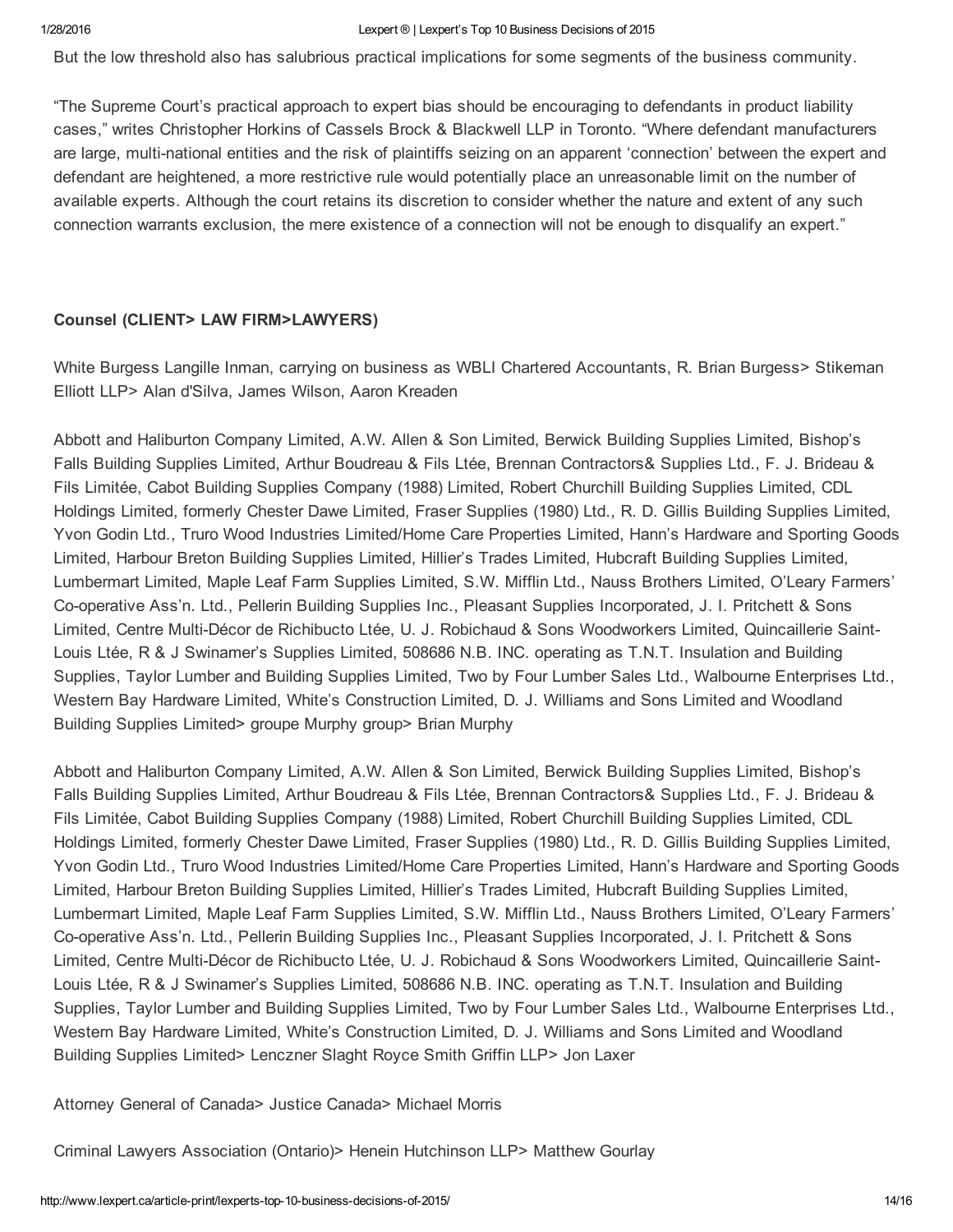### 9. Potter v. New Brunswick Legal Aid Services Commission (SCC, NB)

*Potter v. New Brunswick* is the Supreme Court's most comprehensive treatment of the law of constructive dismissal since its 1997 decision in *Farber v. Royal Trust Co.*

"The case dealt with a number of issues that had been outstanding for some time, including questions relating to the onus of demonstrating the constructive dismissal and the need for fairness and good faith in dealing with employees," says Eugene (Pete) Mockler of E.J. Mockler Professional Corporation in Fredericton, who acted as counsel to David Potter.

On the facts of the case, the court ruled that an administrative suspension, absent legitimate business reasons for it, can amount to a constructive dismissal. This can be so even if the suspension is with pay, so long as it alters an essential term of employment, including, in certain cases, the duty not to withhold work from employees in bad faith.

"The case suggests that there is a much heavier onus on employers to justify their conduct than there has been in the past," Mockler says.

*Potter* is also notable as the first case to apply *Bhasin v. Hrynew* in an employment law context.

### Counsel (CLIENT> LAW FIRM>LAWYERS)

David M. Potter> E.J. Mockler Professional Corporation> Eugene Mockler

David M. Potter> Power Law> Perri Ravon

New Brunswick Legal Aid Services Commission, a statutory body corporate pursuant to a special act of the Province of New Brunswick> Stewart McKelvey> Clarence Bennett, Josie Marks

### 10. Grant v. Winnipeg Regional Health Authority et al. (Man. CA)

The proposition enunciated in this case is simple but important: Charter rights can in certain cases extend to the estates of deceased persons whose Charter rights were violated.

"The Manitoba Court of Appeal cleared up what had been the general misunderstanding that previous case law stood for the blanket proposition that no Charter claim could be advanced on behalf of a deceased person," says Murray Trachtenberg in Winnipeg, who represented the plaintiff, Esther Grant. "The court accepted the principle there must be a remedy available where the breach contributed to the death."

*Grant v. Winnipeg*, however, is also significant for its potential impact on the area of privacy law.